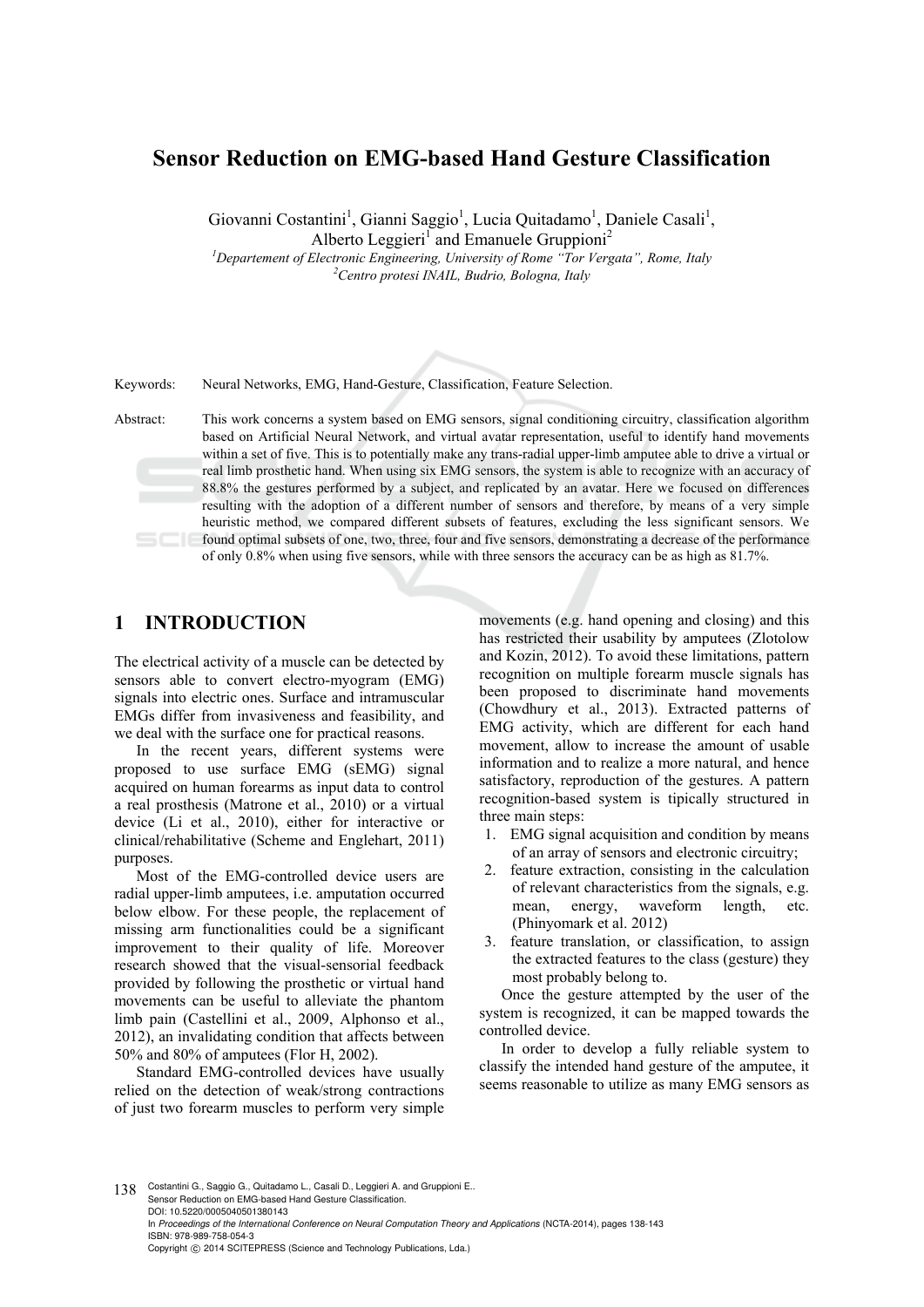possible. But this is untrue for several reasons, among which:

- Limited space: the sensors must be arranged around the stump socket of the forearm, so that their maximum number is fixed by their physical dimensions;
- Calibration procedure: the EMG sensors need to be manually and exactly calibrated in analog voltage gain, which is a time-expensive procedure, even for a skilled personnel;
- Cost: efficient circuitry-integrated EMG sensors are quite expensive, which means a reduced number means a significative cost reduction for the patient;
- Comfort: greater pressure assures optimal contact for signal extraction, but this implies that a great number of sensors produces higher discomfort for the patient;
- Reliability: unlike what one can think, a greater number of EMG sensors can produce lower realibility. This is because it is necessary a higher number of electric contacts, that are the first carrier for the sweat to reach the electronic circuitry, so potentially give raise to electrical malfunctions.

In this work we use a low density sEMG-based system for the recognition of hand gestures to be further replicated via a virtual limb in 3D computer graphics (avatar), useful in rehabilitation of amputees. For the aforementioned reasons, here we intend to find the best trade-off between accuracy and the optimal number of EMG sensors.

The system was tested with 20 able-bodied subjects, 10 males and 10 females. A comparison of classification accuracy obtained by feeding the classification algorithm with different feature vectors was performed. The different feature subsets were chosen in order to determine what sensors can be excluded without excessive degradation of the performance.

## **2 MATERIALS AND METHODS**

An experiment was carried out with a dataset acquired from 20 subjects. The system was trained off-line. The described validation, compared with different sets of sensors, was entirely off-line. The whole cross-validation, including repeated training and test of the network takes about 20 seconds per subject on Pentium 4, while the classification of a single window takes about  $100$  usec, which means that it can be done in real-time. The system has also been tested in real-time, but only using 6 sensors.

#### **2.1 Subjects**

Testers were twenty able-bodied subjects, ten males and ten females, free of known muscular and/or neurological diseases, with an average age of 32 years. Each subject gave informed consent before performing experiments. Eighteen subjects were right-handed and two left-handed. For every subject we considered both a session with the right hand and a session with the left hand.



Figure 1: Positioning of the EMG sensors and bracelet. a) the six sensors equally spaced in the bracelet; final bracelet dimensions are 51.3xLx7 mm where L depends on subject's forearm diameter b) sensor 1 positioning; c) sensor 6 positioning; d) bracelet positioning on the forearm.

#### **2.2 Setup**

Six commercial active sEMG sensors (Ottobock 13E200=50, 27x18x9.5 mm) were placed on the subjects' forearm using a silicone bracelet, as depicted in Fig.1 a-d. Sensors were placed equally spaced in the bracelet (Fig. 1a), so that the first sensor was placed on the flexor carpi-radialis muscle (Fig. 1b) and the sixth sensor on the brachio-radialis muscle (Fig. 1c). The bracelet was placed around the forearm, 5cm below the elbow (Fig. 1d). This configuration was chosen to simulate the positioning of the prosthesis sensors on amputees' forearms. Sensors operated in 0÷5V range with a bandwidth of 90-450Hz and a Common-Mode Rejection Ratio (CMRR) >100dB. Data were collected using a purpose-built acquisition system (12 bits A/D converter, 1 kHz sampling frequency) and USBtransmitted to the PC.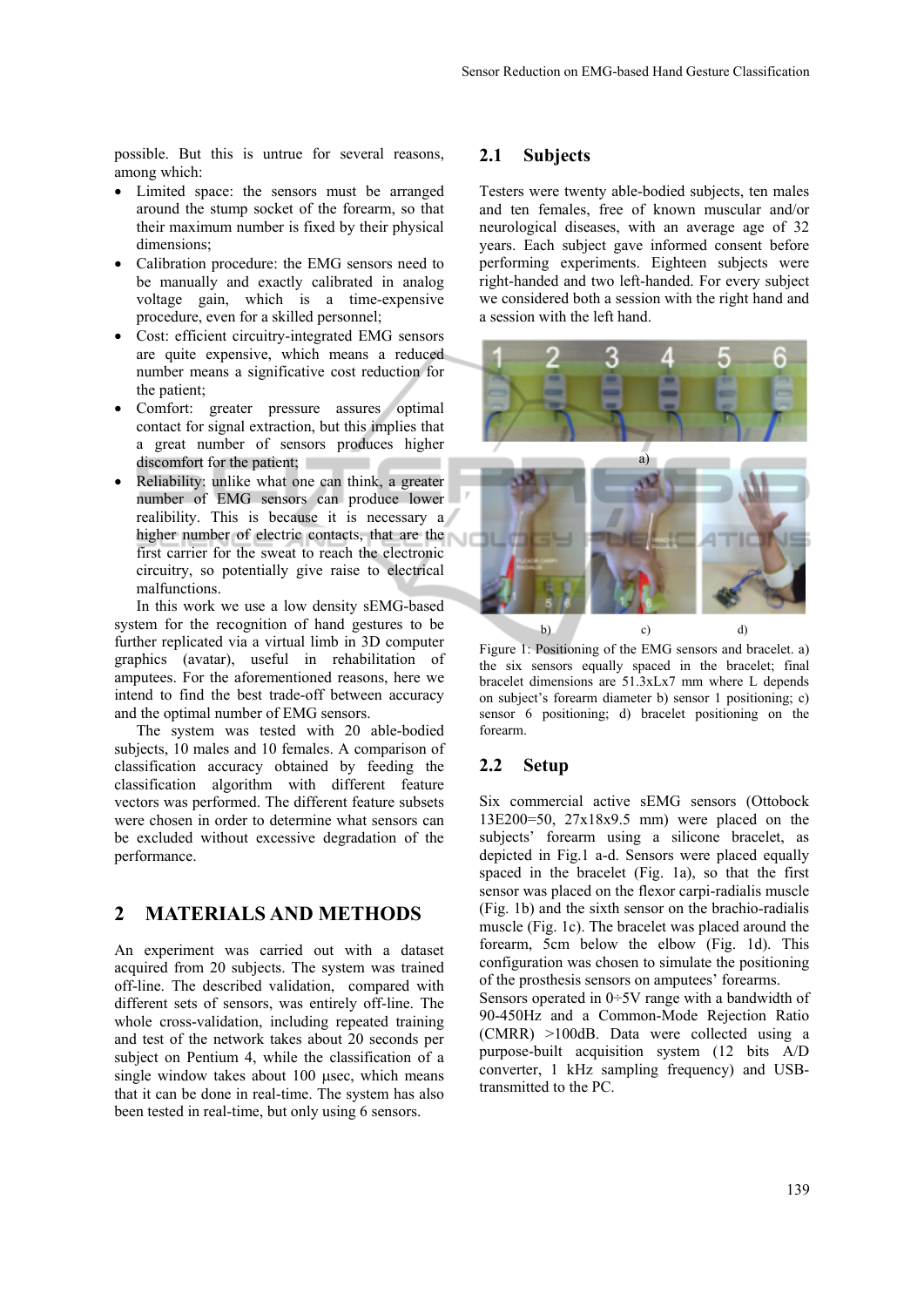#### **2.3 Experimental Procedure**

The subjects were sitting in a comfortable chair in front of a PC monitor, where the gestures to be performed were depicted as follow (see Fig. 2):

- 1) *Rest*: hand relaxed.
- 2) *Fist*: hand with all fingers closed.
- 3) *Pinch*: hand with thumb and finger touching as if picking a small object.
- 4) *Spread*: hand open and stretched.
- 5) *Pointing*: hand with all fingers closed with the index pointing.

We chose the aforementioned five gestures because they are considered the most meaningful ones in everyday life (Saggio et al. 2011).



Every gesture was randomly repeated 10 times and Recorded for 2s. We empirically determined gestures duration by means of preliminary studies. As steady-state sEMG signals are more robust than transient signal for classification purposes (Englehart et al., 2001, Oskoei and Hu, 2008) transitions between gestures were not recorded.

The whole recording procedure was performed twice, once with the dominant hand and once with the non-dominant hand. Half the subjects, randomly selected, started the recording session with the dominant hand and the other half with nondominant hand.

#### **2.4 Feature Extraction**

After acquisition, raw EMG data were segmented using the overlapped windowing technique (Oskoei and Hu, 2008): the windows length was fixed to 256ms, with 64ms of overlap between two successive windows. This timing was chosen in order to fulfill the requirements of real-time applications, such as the control of virtual hands or real prosthesis. For each sensor and each window, features were extracted; in particular, by indicating with  $x_i$  the  $i^h$  time sample in a window and with  $N$ the total length of the window (in samples), the following time-domain features were used:

*Mean (M)*: it is defined in Eq. 1 and represents the mean value of the EMG amplitude:

$$
M = \frac{1}{W} \sum_{i=1}^{W} x_i
$$
 (1)

 *Root Mean Square (RMS)*: it is defined in Eq. 2 and represents the mean power of the signal.

$$
RMS = \sqrt{\frac{1}{W} \sum_{i=1}^{W} x_i^2}
$$
 (2)

 *Willison Amplitude (WA)*: it is defined in Eq. 3 and represents the number of counts for each change in the EMG signal amplitude that exceeds a predefined threshold, set to avoid background noise-induced counts. It is related to the level of muscle contraction.

$$
WA = \frac{1}{W} \sum_{i=1}^{W-1} f(|x_i - x_{i+1}|)
$$
  

$$
f(x) = \begin{cases} 1, x \ge threshold \\ 0, otherwise \end{cases}
$$
 (3)

 *Slope Sign Change (SSC):* it is defined in Eq. 4 and represents the number of times the slope of the EMG signal changes sign.

$$
SSC = \frac{1}{W} \sum_{i=2}^{W-1} f[(x_i - x_{i-1}) \times (x_i - x_{i+1})]
$$
  

$$
f(x) = \begin{cases} 1, x \ge threshold \\ 0, otherwise \end{cases}
$$
 (4)

• *Simple Square Integral (SSI)*: it is defined in Eq. 5 and represents, similarly to Energy in continuous-time signal, the area under the curve of the squared signal:

$$
SSI = \sum_{i=1}^{W} x_i^2 \tag{5}
$$

*Variance*  $(V)$ : it is defined in Eq. 6 and represents a statistical measure of how signal varies from its average value (Mean, as defined in Eq. 1) during the observation:

$$
V = \frac{1}{W - 1} \sum_{i=1}^{W} (x_i - M)^2
$$
 (6)

*Waveform Length (WL):* it is defined in Eq. 7 and represents cumulative length of the EMG signal waveform. WL is a measure of EMG signal complexity:

$$
WL = \sum_{i=1}^{W-1} |x_{i+1} - x_i|
$$
 (7)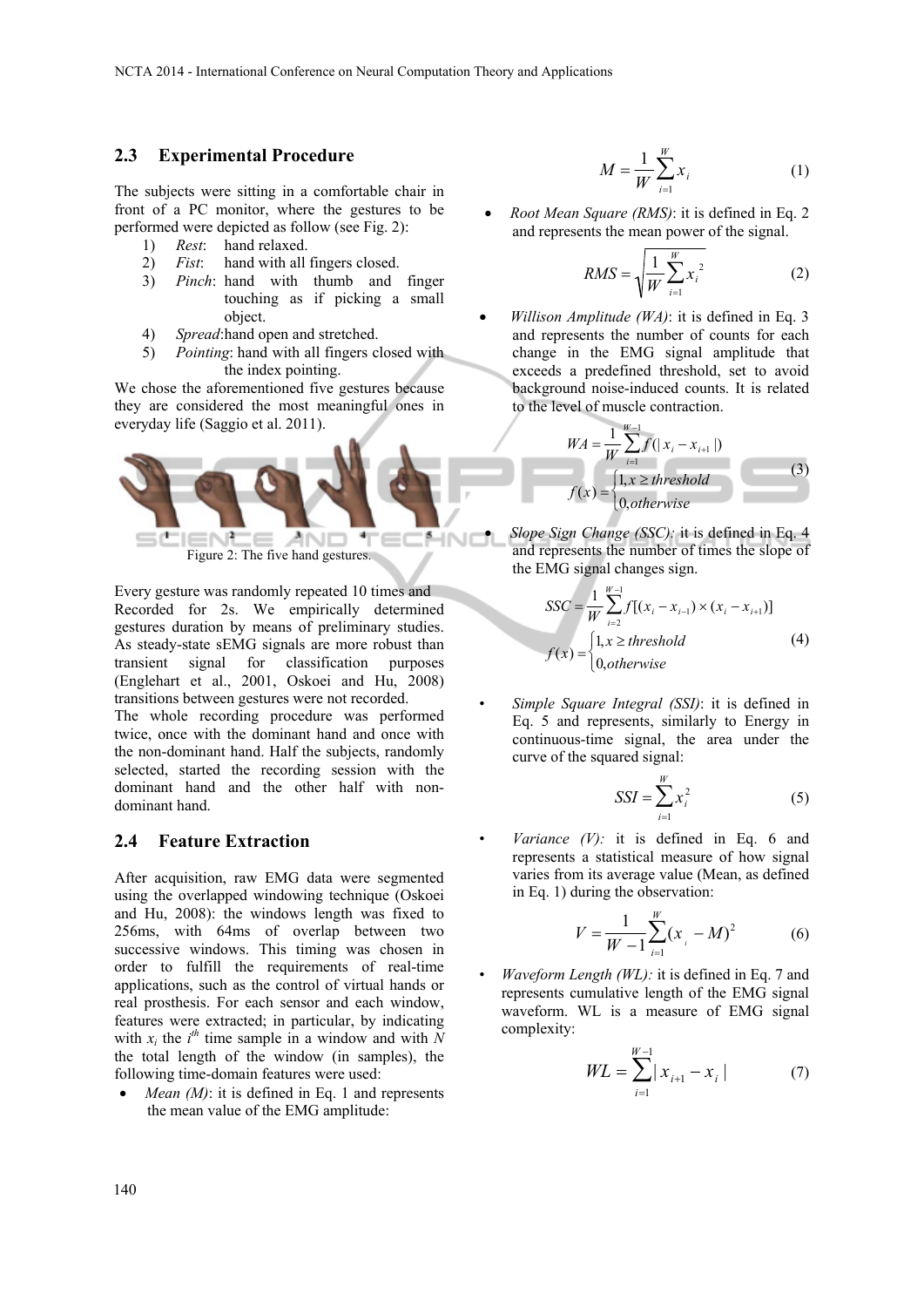#### **2.5 Classification**

We implemented an Artificial Neural Network (ANN) with 10 neurons in the hidden layer and back-propagation training method. The number of neurons of the hidden layer was empirically determined in previous tests.

### **3 SENSOR SELECTION**

When using all sensors, a 5-fold cross-validation to measure the performance of every configuration gives a mean accuracy among all subjects of 88.8%, anyway there was a strong difference among subjects, being the standard deviation 7.2%.



Figure 3: Accuracy  $(\%)$  of the classifier when excluding each one of the sensors.

In order to determine what sensors are more important, we first repeated the whole test, with the cross-validation, excluding sensor 1, i.e. considering only the features based on sensors 2, 3, 4, 5, 6. Then we excluded sensor 2, and cross-validated the network using the features based on sensors 1, 3, 4, 5, 6. The same was repeated excluding, one at a time, all the sensors.

We had to judge the configuration that gives the best results. As we stated above, there is a big variance among subjects, so the mean value is not very significant: we should consider more robust indicators, such as median  $(50<sup>th</sup>$  percentile), and other percentiles. Figure 3 shows a box-plot of the accuracy: on each box, the central mark is the median, the edges of the box are the 25th and 75th percentiles  $(1<sup>st</sup>$  and  $3<sup>rd</sup>$  quartiles), the whiskers extend to the most extreme data points not considered outliers. Outliers are individually plotted as crosses.

By examining the graph, it is evident that the best performance can be achieved by excluding sensor 1: in fact it has higher median but also higher

 $1<sup>st</sup>$  and  $3<sup>rd</sup>$  quartiles, so we can deduce that the best configuration if we want to use only five sensors is when using sensors  $2, 3, 4, 5, 6$ .

Next step is trying to use four sensors. In spite of testing all the possible combinations of four sensors, we made the test excluding sensor 1 and 2, then 1 and 3, until 1 and 6. This is because we are exploiting the information acquired on previous experiment, where we found that sensor 1 is the least useful one. This is a heuristic method that allows us to avoid the exploration of configurations that are less likely to give the optimal solution. Results are in Figure 4.



Figure 4: Accuracy  $(\%)$  of the classifier when excluding each couple of sensors reported on the column.



Figure 5: Accuracy  $(\frac{9}{6})$  of the classifier when excluding each triplet of sensors reported on the column.

Although it has a wider range, and for some subjects it has an accuracy lower than 60%, the third combination (1, 4) reached what can be considered globally the best performance, because it has a higher median and  $3<sup>rd</sup>$  quartile. Hence we can argue that, if we want to classify with only four sensors, best choice is more likely 2, 3, 5, 6, even if we didn't test all the possible configurations.

We now followed with the same procedure: excluding sensor 1 and 4 together with every remaining one. Result is shown in Figure 5.

In this case, the last trial, which is the one where we excluded sensors 1, 4, 6, gave better results.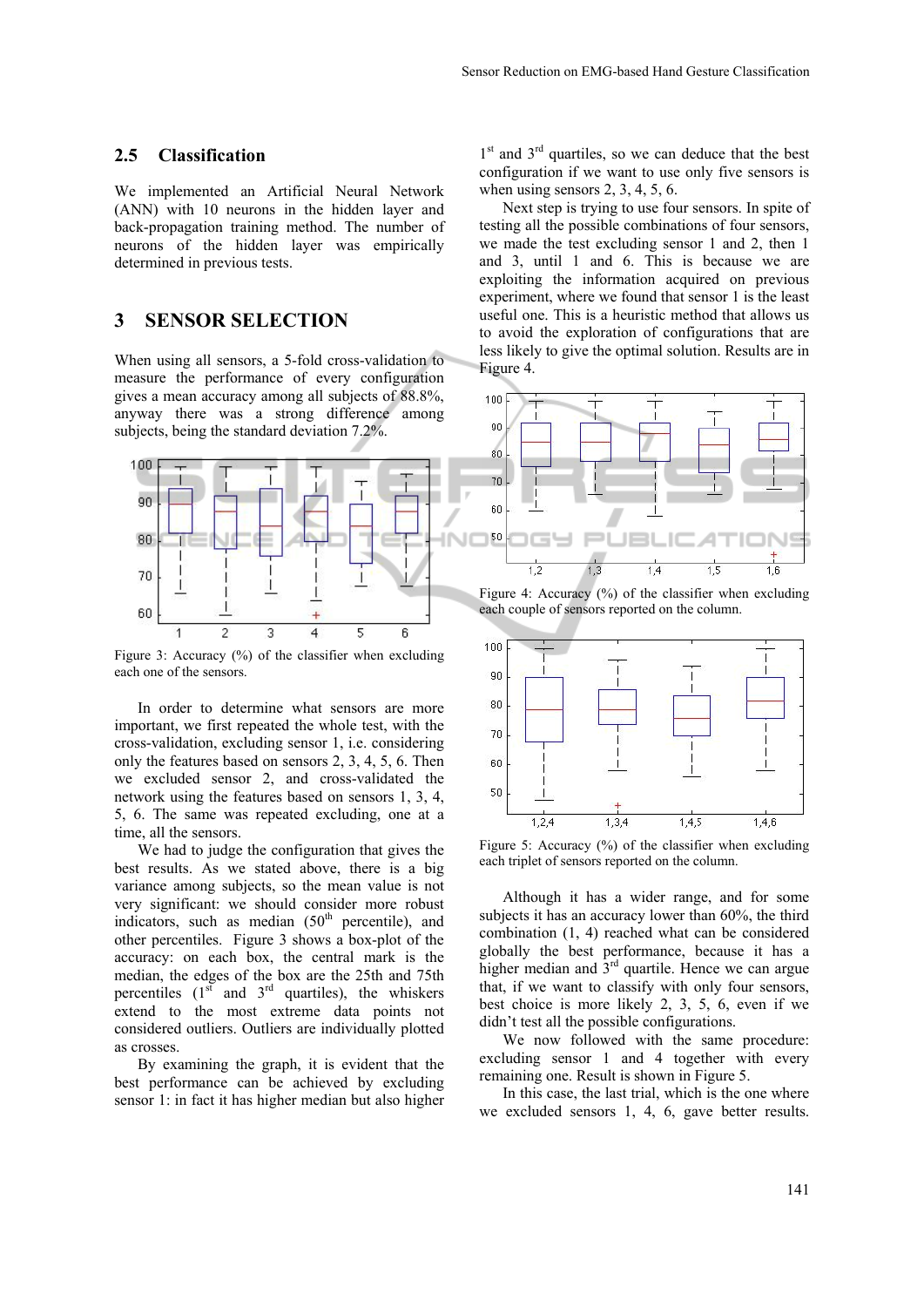Therefore, if we want to use only three sensors the best choice is to consider the numbers 2, 3, 5. Going on, we excluded another sensor. Figure 6 shows the best result achieved by excluding sensors 1, 3, 4, 6. This means that if we want to use only two sensors the best choice falls on sensors 2 and 5.



Figure 6: Accuracy (%) of the classifier when excluding each 4-tuple of sensors reported on the column.

Finally, we considered the best solution when adopting just a single sensor. In this occurrence, we didn't test only sensor 2 and sensor 5, but the entire set of six, in order to give a validation of our heuristic method as well.



Figure 7: Accuracy (%) of the classifier when using only one sensor, reported on the column.

Results are reported in Figure 7, where we can see that the best sensor, when used alone, is the number 5, which was one of our two candidates as the most useful sensor. In addition, sensor 2 and 3 perform relatively well when used alone, while sensor 1, 4, and 6 are the worst when tested alone, and they actually were the first ones that we excluded.

#### **4 RESULTS**

On Table 1, for every considered number of sensors

we resume the best combination of sensors and the mean value of the accuracy. Moreover, for the chosen combinations of sensors, on Figure 8 we show the box-plot of the accuracy.

Results show that when the number of used sensors grows, the accuracy increases, but with a non-linear relationship. With only three sensors (2, 3, 5) it is possible to obtain a quite good level of accuracy, with a mean value of 81.7%. With five sensors  $(2, 3, 4, 5, 6)$  the accuracy is almost the same as with all the six sensors, with a difference as little as 0.8%.

Table 1: Mean accuracy and best combinations for every considered number of sensors.

| Number of<br>sensors | Sensor combination | Accuracy |
|----------------------|--------------------|----------|
|                      |                    | $48.3\%$ |
|                      | 25                 | 70.0%    |
|                      | 2, 3, 5            | 81.7%    |
|                      | 2, 3, 5, 6         | 84.6 %   |
|                      | 4.5.6              | 88.0%    |
|                      |                    |          |



Figure 8: Box-plot of the accuracy for every considered number of sensors.

### **5 CONCLUSIONS**

We propose a system composed of a bracelet with six EMG sensors, a data condition circuitry, a Neural Network classifier, adopted to recognize hand's gesture within a set of five. Our intent was to investigate the possibility of reduction in the number of sensors, to determine the optimal trade-off between their number and the accuracy obtained in the gesture classification. Mean accuracy resulted from an unacceptable 48.3% in the case of only one sensor, up to a useful 88.8% with the adoption of all six sensors. From this value, the performance degraded of a negligible 0.8% with five sensors,